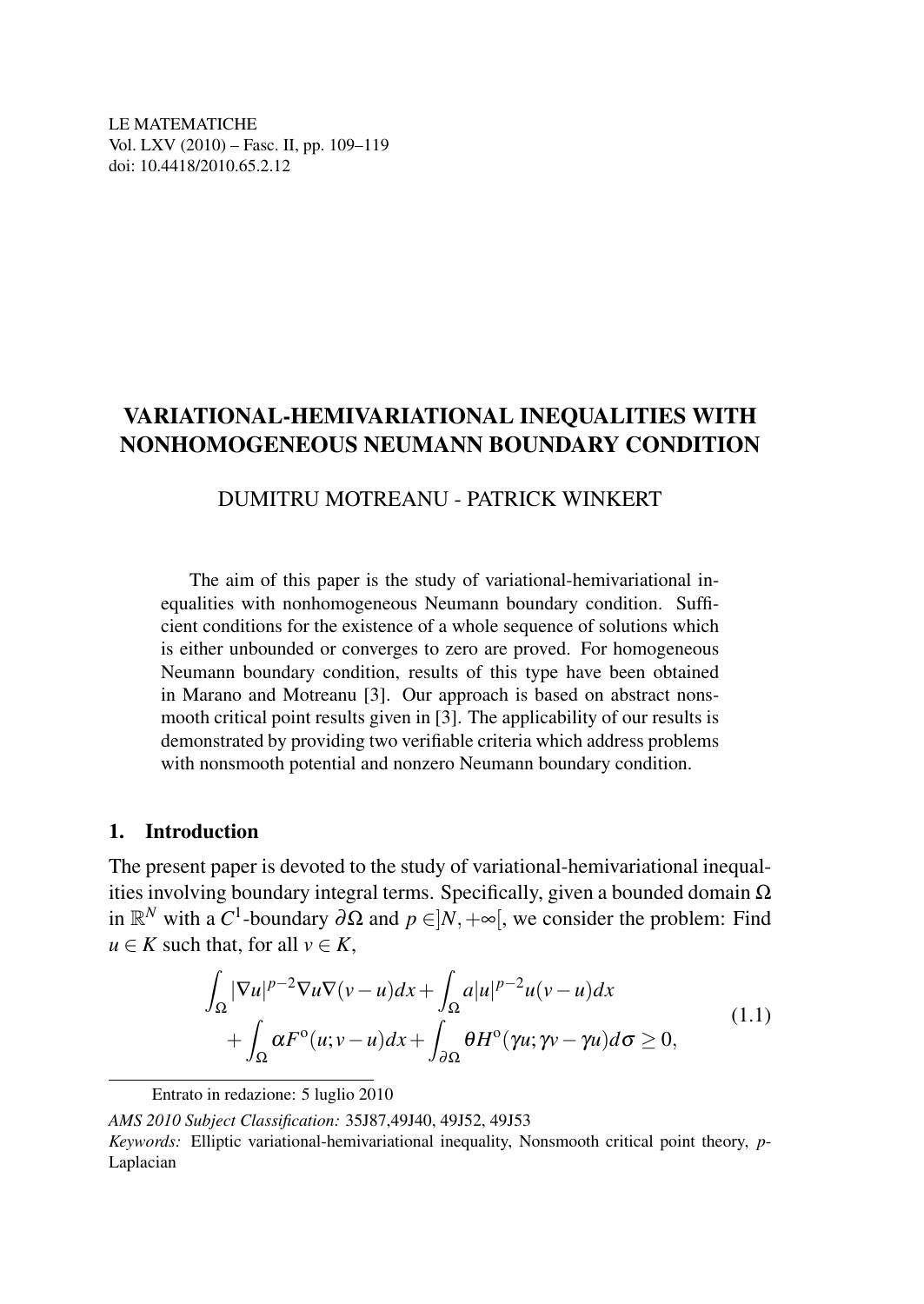where *K* is a closed convex subset of  $W^{1,p}(\Omega)$  containing the constant functions. The data in (1.1) are supposed to satisfy:  $a \in L^{\infty}(\Omega)$  with ess  $\inf_{x \in \Omega} a(x) > 0$ ,  $\alpha \in L^1(\Omega)$  and  $\theta \in L^1(\partial \Omega)$  fulfilling

$$
\alpha(x) \ge 0
$$
, for a.a.  $x \in \Omega$ ,  $\theta(x) \ge 0$ , for a.a.  $x \in \partial\Omega$ , (1.2)

 $F^{\text{o}}$  and  $H^{\text{o}}$  stand for Clarke's generalized directional derivatives of locally Lipschitz functions  $F, H : \mathbb{R} \to \mathbb{R}$  given by

$$
F(\xi) := \int_0^{\xi} f(t)dt, \qquad H(\xi) := \int_0^{\xi} h(t)dt,
$$

where  $f, h : \mathbb{R} \to \mathbb{R}$  are locally essentially bounded functions, and  $\gamma : W^{1,p}(\Omega) \to$ *L<sup>p</sup>*( $\partial$ Ω) denotes the trace operator. We endow the space *W*<sup>1,*p*</sup>(Ω) with the norm

$$
||u||_{W^{1,p}(\Omega)} := \left(\int_{\Omega} (|\nabla u|^p + a|u|^p) dx\right)^{1/p},
$$

which is equivalent to the usual one. Since  $p > N$ , there is the compact embedding  $W^{1,p}(\Omega) \hookrightarrow C^0(\overline{\Omega})$ . For a later use, let

$$
c := \sup\{\|u\|_{W^{1,p}(\Omega)}^{-1} \|u\|_{C^0(\overline{\Omega})} : u \in W^{1,p}(\Omega), u \not\equiv 0\} < \infty,\tag{1.3}
$$

be the best embedding constant, where  $||u||_{C^{0}(\overline{\Omega})} = \sup_{x \in \overline{\Omega}} |u(x)|$ . The expression of *c* implies that

$$
c^p||a||_{L^1(\Omega)}\geq 1.
$$

Problem (1.1) differs from the corresponding problem studied in Marano and Motreanu [3] by the fact that the integral term

$$
\int_{\Omega} \beta G^{\circ}(u;v-u)dx
$$

in [3], with a locally Lipschitz function  $G : \mathbb{R} \to \mathbb{R}$  and some  $\beta \in L^1(\Omega)$ , is replaced in our formulation with the boundary term

$$
\int_{\partial\Omega}\theta H^{\rm o}(\gamma u;\gamma v-\gamma u)d\sigma.
$$

Actually, this expresses the passage in the Neumann boundary condition from the homogeneous situation (i.e.,  $\frac{\partial u}{\partial n} = 0$  on  $\partial \Omega$ ) to the possibly nonhomogeneous case in (1.1). A prototype of (1.1), taking for simplicity  $K = W^{1,p}(\Omega)$ , is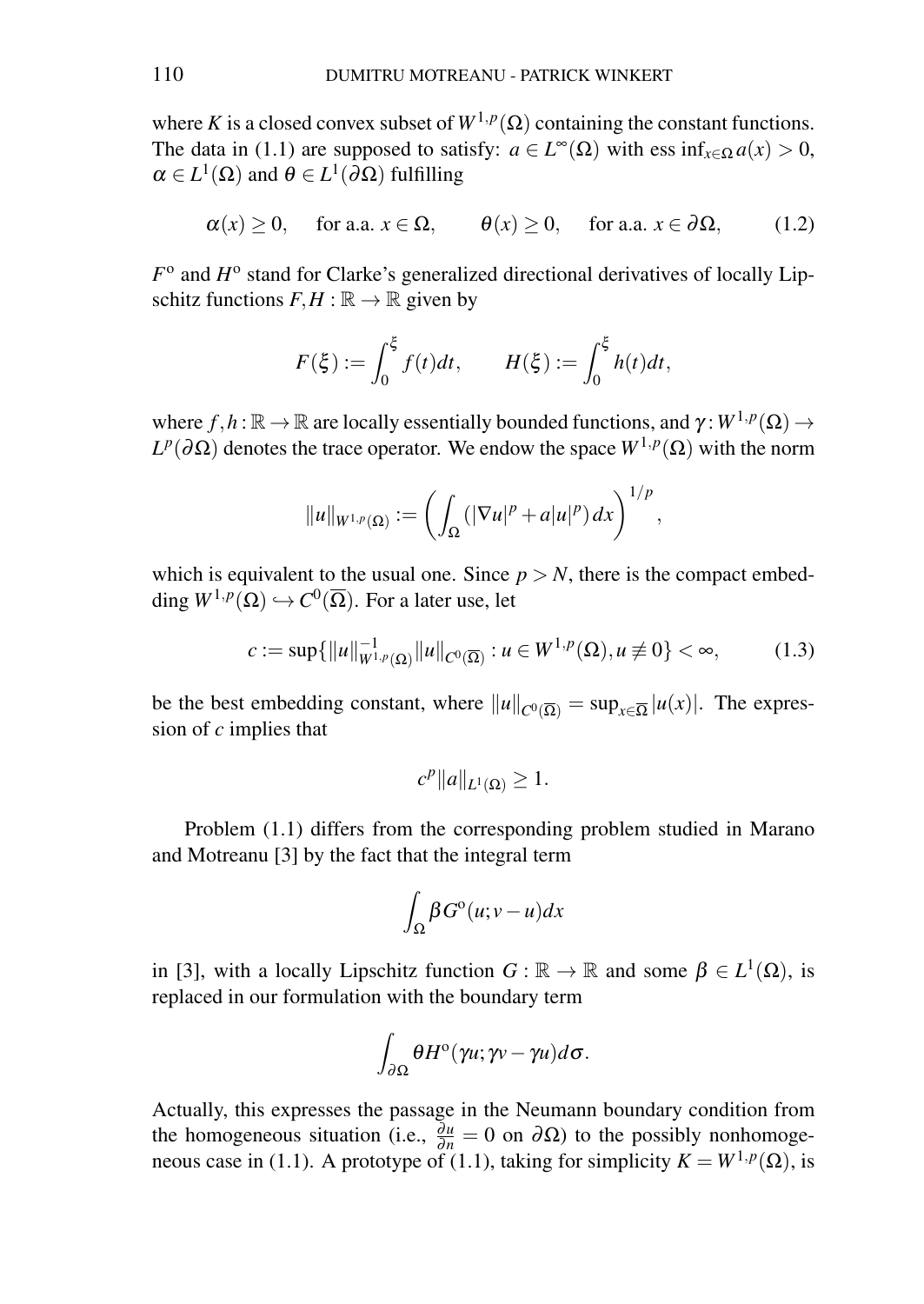the following boundary value problem with nonsmooth potential and nonhomogeneous, nonsmooth Neumann boundary condition:

$$
\Delta_p u - a(x)|u|^{p-2}u \in \alpha(x)\partial F(u) \quad \text{in } \Omega,
$$
  

$$
|\nabla u|^{p-2}\frac{\partial u}{\partial n} \in -\theta(x)\partial H(\gamma u) \quad \text{on } \partial \Omega,
$$

where *n*(*x*) is the outward unit normal at  $x \in \partial \Omega$ ,  $\frac{\partial u}{\partial n}$  $\frac{\partial u}{\partial n}$  denotes the corresponding normal derivative of *u* on ∂Ω, while ∂*F* and ∂*H* represent the generalized gradients of *F* and *H*, respectively.

Our main results are Theorems 3.1 and 3.2 providing sufficient conditions that problem (1.1) admit a whole sequence of solutions which is either unbounded or converges to zero. Theorems 3.1 and 3.2 correspond to Theorems 2.1 and 2.2 in [3] which hold for the homogeneous Neumann boundary condition. However, Theorems 3.1 and 3.2 are not extensions of Theorems 2.1 and 2.2 in [3] due to the presence therein of a term involving a locally Lipschitz function  $G : \mathbb{R} \to \mathbb{R}$  that cannot be incorporated in the locally Lipschitz function  $F : \mathbb{R} \to \mathbb{R}$  in view of the imposed assumptions on *F* and *G*. We illustrate the applicability of Theorems 3.1 and 3.2 by two results stated as Theorems 4.1 and 4.2, which give verifiable criteria to fulfill the hypotheses of Theorems 3.1 and 3.2 in the case where the function *H* describing the generalized Neumann boundary condition is not trivial. Our approach is variational relying on a nonsmooth critical point theorem that guarantees the existence of infinitely many critical points in our nonsmooth setting with suitable convergence properties (see [3]).

The rest of the paper is organized as follows. Section 2 presents some notions and results in the nonsmooth critical point theory which are needed in the sequel. Section 3 contains our main results, while Section 4 sets forth our applications.

#### 2. Preliminaries

In this section, we give a brief overview on some prerequisites of nonsmooth analysis which are needed in the sequel. Let *X* be a real normed space with the norm  $|| \cdot ||$ . Given a locally Lipschitz function  $j : X \to \mathbb{R}$  on a Banach space *X*, we denote by  $j^{\circ}(u; v)$  the generalized directional derivative of *j* at the point  $u \in X$  in direction  $v \in X$ , which is defined by

$$
j^{o}(u; v) = \limsup_{x \to u, t \downarrow 0} \frac{j(x + tv) - j(x)}{t},
$$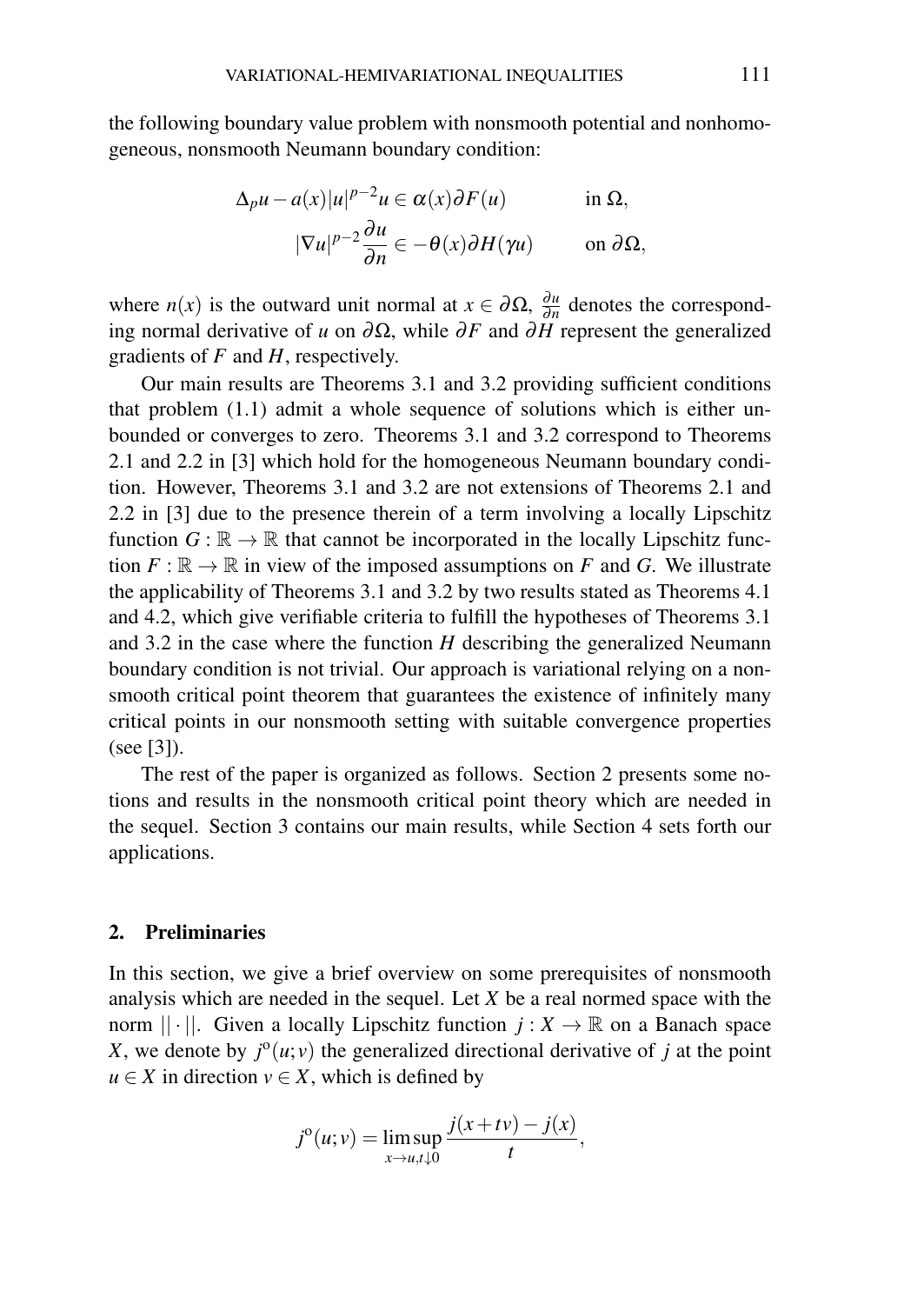(see [2, Chapter 2]). If  $j_1, j_2 : X \to \mathbb{R}$  are locally Lipschitz functions, there holds

$$
(j_1+j_1)^{\circ}(u;v) \leq j_1^{\circ}(u;v) + j_2^{\circ}(u;v), \qquad \forall u, v \in X.
$$

Now we consider a function  $\Phi: X \to \mathbb{R}$  which satisfies the structure hypothesis:

(S)  $\Phi = j + I$ , with  $j : X \to \mathbb{R}$  locally Lipschitz and  $I : X \to \mathbb{R} \cup \{+\infty\}$  convex, proper (i.e.,  $I \neq +\infty$ ), and lower semicontinuous.

A point  $u \in X$  is called a critical point of  $\Phi$  if the following inequality is valid

$$
j^{o}(u;v-u)+I(v)-I(u)\geq 0, \quad \forall v \in X
$$

(see [5, Chapter 3]). In the case where  $j$  is continuously differentiable, this definition reduces to the one of Szulkin in [7] and in the case where  $I \equiv 0$  it coincides with the notion of critical point introduced by Chang (cf. [1]). By [4, Proposition 2.1], we know that each local minimum of  $\Phi$  is a critical point.

Let  $(X, \|\cdot\|)$  and  $\widetilde{X}$  be real Banach spaces such that *X* is compactly embedded in  $\widetilde{X}$ . Further, let  $j_1 : \widetilde{X} \to \mathbb{R}$  and  $j_2 : X \to \mathbb{R}$  be locally Lipschitz, and let *I* : *X* →  $\mathbb{R} \cup \{+\infty\}$  be convex, proper, and lower semicontinuous. By *D*(*I*) we denote the effective domain of *I*, that is  $D(I) = \{u \in X : I(u) < +\infty\}$ . Set

$$
\Phi(u) = j_1(u) + I(u), \qquad \Psi(u) = j_2(u) \quad \text{ for all } u \in X.
$$

We note that  $\Phi$  and  $\Psi$  satisfy the structure condition (S). We assume that

$$
\Psi^{-1}(|-\infty,\rho[)\cap D(I)\neq\emptyset, \quad \forall \rho>\inf_{X}\Psi,
$$
\n(2.1)

and define for every  $\rho > inf_X \Psi$  the nonnegative number

$$
\varphi(\rho) := \inf_{u \in \Psi^{-1}(]-\infty,\rho[)} \frac{\Phi(u) - \inf_{v \in (\Psi^{-1}(-\infty,\rho[))_w} \Phi(v)}{\rho - \Psi(u)},
$$
\n(2.2)

where  $\overline{(\Psi^{-1}([- \infty, \rho]))}_w$  denotes the weak closure of  $\Psi^{-1}([- \infty, \rho])$ . Finally, we introduce

$$
\delta_1 := \liminf_{\rho \to +\infty} \phi(\rho), \qquad \delta_2 := \liminf_{\rho \to (\inf_X \Psi)^+} \phi(\rho).
$$

Keeping the notation above, we state the following nonsmooth version of a critical point result due to Ricceri [6, Theorem 2.5], which was established in [3, Theorem 1.1].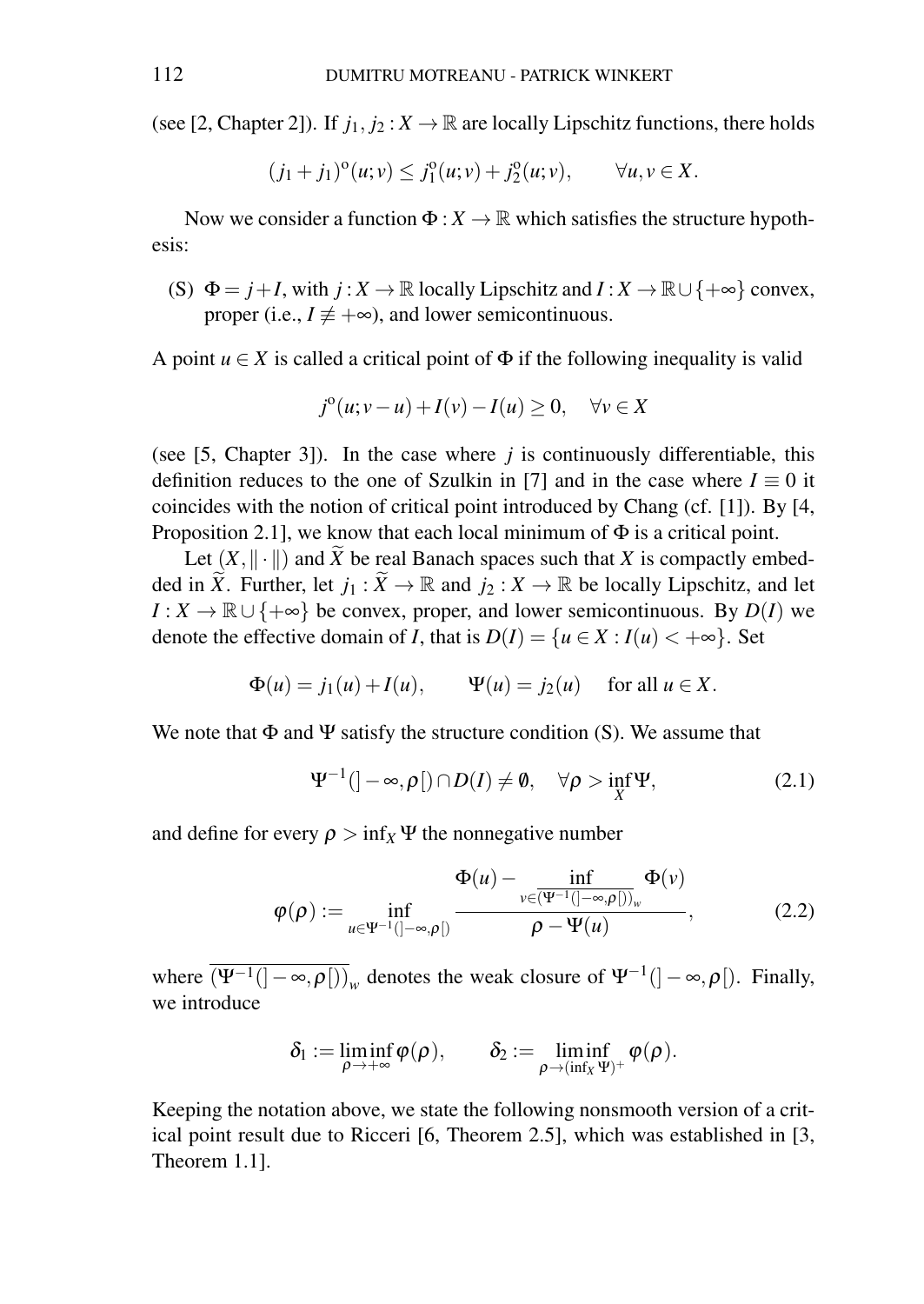Theorem 2.1. *Assume that X is a reflexive Banach space and that the function* Ψ *is weakly sequentially lower semicontinuous, coercive and satisfies (2.1). Then the following properties hold:*

- *(a) For every*  $\rho > \inf_{X} \Psi$  *and every*  $\lambda > \varphi(\rho)$ *, the function*  $\Phi + \lambda \Psi$  *has a critical point (local minimum) lying in* Ψ−<sup>1</sup> (]−∞,ρ[)*.*
- *(b)* If  $\delta_1 < +\infty$ , then for every  $\lambda > \delta_1$ , either
	- *(b1)* Φ+λΨ *possesses a global minimum, or*
	- *(b2) there is a sequence*  $(u_n)$  *of critical points (local minima) of*  $\Phi + \lambda \Psi$ *such that*  $\lim_{n\to+\infty}\Psi(u_n)=+\infty$ .
- *(c)* If  $\delta$ <sub>2</sub> <  $+\infty$ *, then for every*  $\lambda > \delta$ <sub>2</sub>*, either* 
	- $(c1)$   $\Phi + \lambda \Psi$  *has a local minimum, which is also a global minimum of* Ψ*, or*
	- *(c2) there exists a sequence* (*un*) *of pairwise distinct critical points (local minima) of*  $\Phi + \lambda \Psi$ *, with*  $\lim_{n \to +\infty} \Psi(u_n) = \inf_X \Psi$ *, weakly converging to a global minimum of* Ψ*.*

#### 3. Main Results

Our first main result reads as follows.

Theorem 3.1. *Assume that*

$$
\inf_{\xi \in \mathbb{R}} H(\xi) \ge 0 \tag{3.1}
$$

*and there exist two sequences*  $(r_n) \subset \mathbb{R}_+$  *and*  $(\xi_n) \subset \mathbb{R}$  *such that* 

$$
\lim_{n \to +\infty} r_n = +\infty,\tag{3.2}
$$

$$
F(\xi_n) = \inf_{|\xi| \le c(p r_n)^{1/p}} F(\xi), \qquad \forall n \in \mathbb{N},
$$
\n(3.3)

$$
\frac{1}{p}||a||_{L^{1}(\Omega)}|\xi_{n}|^{p}+H(\xi_{n})||\theta||_{L^{1}(\partial\Omega)} < r_{n}, \qquad \forall n \in \mathbb{N}, \qquad (3.4)
$$

$$
\liminf_{|\xi|\to+\infty}\frac{F(\xi)\|\alpha\|_{L^1(\Omega)}+H(\xi)\|\theta\|_{L^1(\partial\Omega)}}{|\xi|^p}<-\frac{1}{p}\|a\|_{L^1(\Omega)}.\tag{3.5}
$$

*Then problem (1.1) possesses an unbounded sequence of solutions.*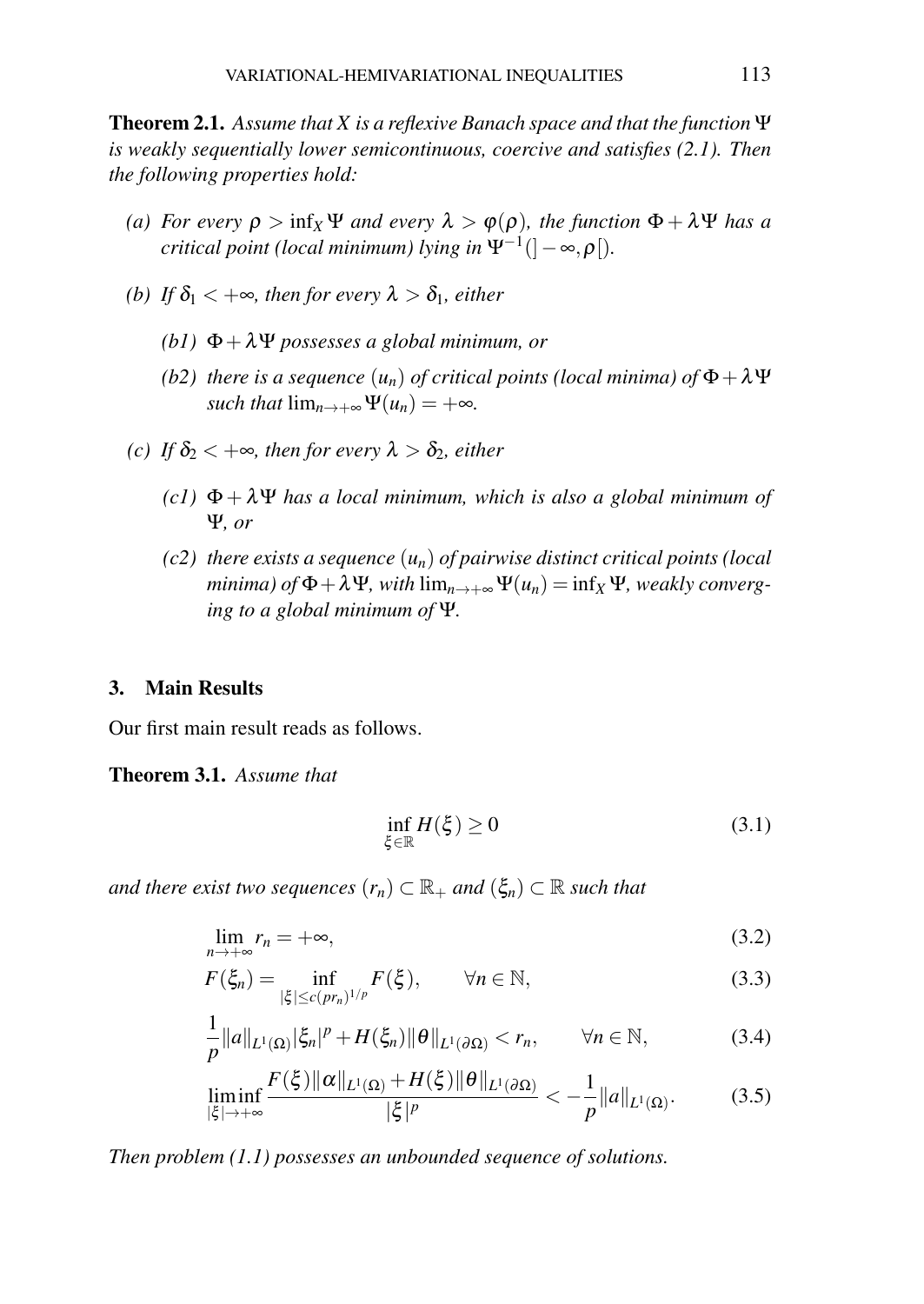*Proof.* In order to apply Theorem 2.1, we set  $X := W^{1,p}(\Omega)$  and  $\widetilde{X} = C^0(\overline{\Omega})$ , which guarantees that *X* is compactly embedded in  $\widetilde{X}$  due to  $p > N$ . Let the functions  $j_1 : \widetilde{X} \to \mathbb{R}$  and  $j_2 : X \to \mathbb{R}$  be defined by

$$
j_1(u) := \int_{\Omega} \alpha F(u) dx, \qquad j_2(u) := \frac{1}{p} ||u||_X^p + \int_{\partial \Omega} \theta H(\gamma u) d\sigma.
$$

They are locally Lipschitz since  $f, h \in L^{\infty}_{loc}(\mathbb{R})$ . Let  $I : X \to \mathbb{R} \cup \{+\infty\}$  be the indicator function of the set  $K$ , that is

$$
I(u) = \begin{cases} 0, & \text{if } u \in K, \\ +\infty, & \text{otherwise,} \end{cases}
$$

which is convex, proper, and lower semicontinuous. Next, we introduce

$$
\Phi(u) = j_1(u) + I(u), \quad \Psi(u) = j_2(u), \text{ for all } u \in X.
$$

Hypotheses (1.2) and (3.1) imply the estimate

$$
\Psi(u) = \frac{1}{p} ||u||_X^p + \int_{\partial \Omega} \theta H(\gamma u) d\sigma \ge \frac{1}{p} ||u||_X^p, \qquad \forall u \in X, \tag{3.6}
$$

which proves the coercivity of  $\Psi$  and that  $\inf_X \Psi = \Psi(0) = 0$ . Recalling that *K* contains the constant functions, it follows that  $0 \in K = D(I)$ , thereby

$$
0\in \Psi^{-1}(]-\infty,\rho[)\cap D(I),\qquad \forall \rho>\inf_X \Psi.
$$

Using the compactness of the trace operator  $\gamma$ , we can show that  $\Psi$  is weakly sequentially lower semicontinuous on *X*.

Taking into account (3.6), we get for each  $v \in (\Psi^{-1}([-\infty,\rho]))_w$  the estimate  $||v||_X \le (p\rho)^{1/p}$ . Then, in view of (2.2), we infer that

$$
0 \leq \varphi(\rho) \leq \inf_{u \in \Psi^{-1}(\ ]-\infty,\rho[)} \frac{\Phi(u)-\inf_{\|v\|_X \leq (p\rho)^{1/p}} \Phi(v)}{\rho - \Psi(u)}, \quad \forall \rho > \inf_X \Psi = 0. \quad (3.7)
$$

Let  $n \in \mathbb{N}$  be fixed. The definition of the embedding constant *c* in (1.3) ensures that for each  $v \in X$  satisfying  $||v||_X \le (pr_n)^{1/p}$  we have  $|v(x)| \le c(pr_n)^{1/p}$  for all  $x \in \Omega$ . From (1.2) and (3.3), we obtain

$$
\Phi(\xi_n) \le \inf_{\|v\|_X \le (pr_n)^{1/p}} \Phi(v). \tag{3.8}
$$

Applying (3.4) yields

$$
\Psi(\xi_n)=\frac{1}{p}\|\xi_n\|_X^p+\int_{\partial\Omega}\theta H(\xi_n)d\sigma=\frac{1}{p}\|a\|_{L^1(\Omega)}|\xi_n|^p+H(\xi_n)\|\theta\|_{L^1(\partial\Omega)}
$$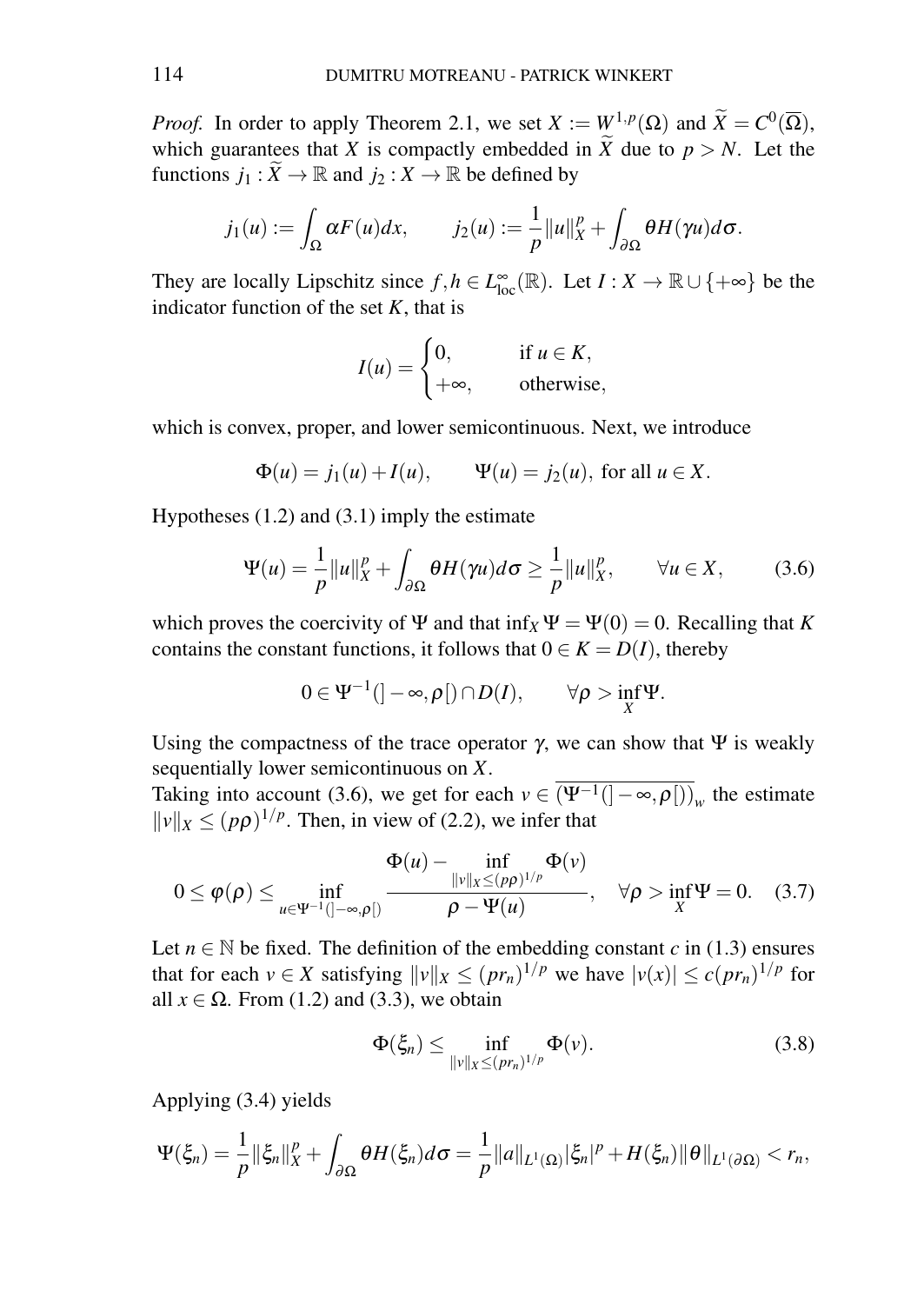which proves that  $\xi_n \in \Psi^{-1}([-\infty,r_n])$ . By virtue of (3.2), we may insert  $\rho = r_n$ in (3.7) provided *n* is sufficiently large. Combining with (3.8) it results in

$$
0 \leq \varphi(r_n) \leq \inf_{u \in \Psi^{-1}(\ ]-\infty,r_n[)} \frac{\Phi(u) - \Phi(\xi_n)}{r_n - \Psi(u)} \leq \frac{\Phi(\xi_n) - \Phi(\xi_n)}{r_n - \Psi(\xi_n)} = 0. \tag{3.9}
$$

It turns out from (3.2) and (3.9) that  $\liminf_{\rho \to +\infty} \varphi(\rho) = 0$  meaning  $\delta_1 = 0$ . We are thus allowed to apply part (b) of Theorem 2.1 with  $\lambda = 1$ .

We claim that the function  $\Phi + \Psi$  is unbounded from below. According to (3.5), we can choose  $\eta > 0$  such that

$$
\eta \in \left] \frac{1}{p} ||a||_{L^{1}(\Omega)}, - \liminf_{|\xi| \to +\infty} \frac{F(\xi) ||\alpha||_{L^{1}(\Omega)} + H(\xi) ||\theta||_{L^{1}(\partial \Omega)}}{|\xi|^{p}} \right[.
$$

This allows us to select a sequence  $(\sigma_n) \subset \mathbb{R}$  satisfying

$$
\lim_{n\to+\infty}|\sigma_n|=\infty,\quad F(\sigma_n)\|\alpha\|_{L^1(\Omega)}+H(\sigma_n)\|\theta\|_{L^1(\partial\Omega)}<-\eta|\sigma_n|^p,\quad\forall n\in\mathbb{N}.
$$

Then we derive

$$
\Phi(\sigma_n) + \Psi(\sigma_n) = F(\sigma_n) \|\alpha\|_{L^1(\Omega)} + \frac{1}{p} \|a\|_{L^1(\Omega)} |\sigma_n|^p + H(\sigma_n) \|\theta\|_{L^1(\partial \Omega)}
$$
  

$$
< \left(\frac{1}{p} \|a\|_{L^1(\Omega)} - \eta\right) |\sigma_n|^p, \quad n \in \mathbb{N}.
$$

Hence, by the choice of  $\eta$ ,  $\lim_{n\to+\infty}(\Phi(\sigma_n)+\Psi(\sigma_n))\to-\infty$ , which justifies our claim. Therefore, assertion (b2) in Theorem 2.1 yields a sequence  $(u_n) \subset X$ of critical points of  $\Phi + \Psi$  satisfying  $\lim_{n \to +\infty} \Psi(u_n) = +\infty$ . As  $\Psi$  is bounded on bounded sets, we deduce that the sequence  $(u_n)$  is unbounded in *X*. The fact that  $u_n$  is a critical point of  $\Phi + \Psi$  means that

$$
(j_1 + j_2)^{\circ}(u_n; v - u_n) + I(v) - I(u_n) \ge 0, \qquad \forall v \in X. \tag{3.10}
$$

Then (3.10) entails that  $u_n \in K$  and

$$
j_1^0(u_n; v - u_n) + j_2^0(u_n; v - u_n) \ge 0, \qquad \forall v \in K.
$$
 (3.11)

A basic result on the generalized directional derivative of an integral functional (see  $[2, p. 77]$ ) shows that

$$
j_1^{\circ}(u_n; v - u_n) \le \int_{\Omega} \alpha(x) F^{\circ}(u_n; v - u_n) dx, \qquad \forall v \in K,
$$
 (3.12)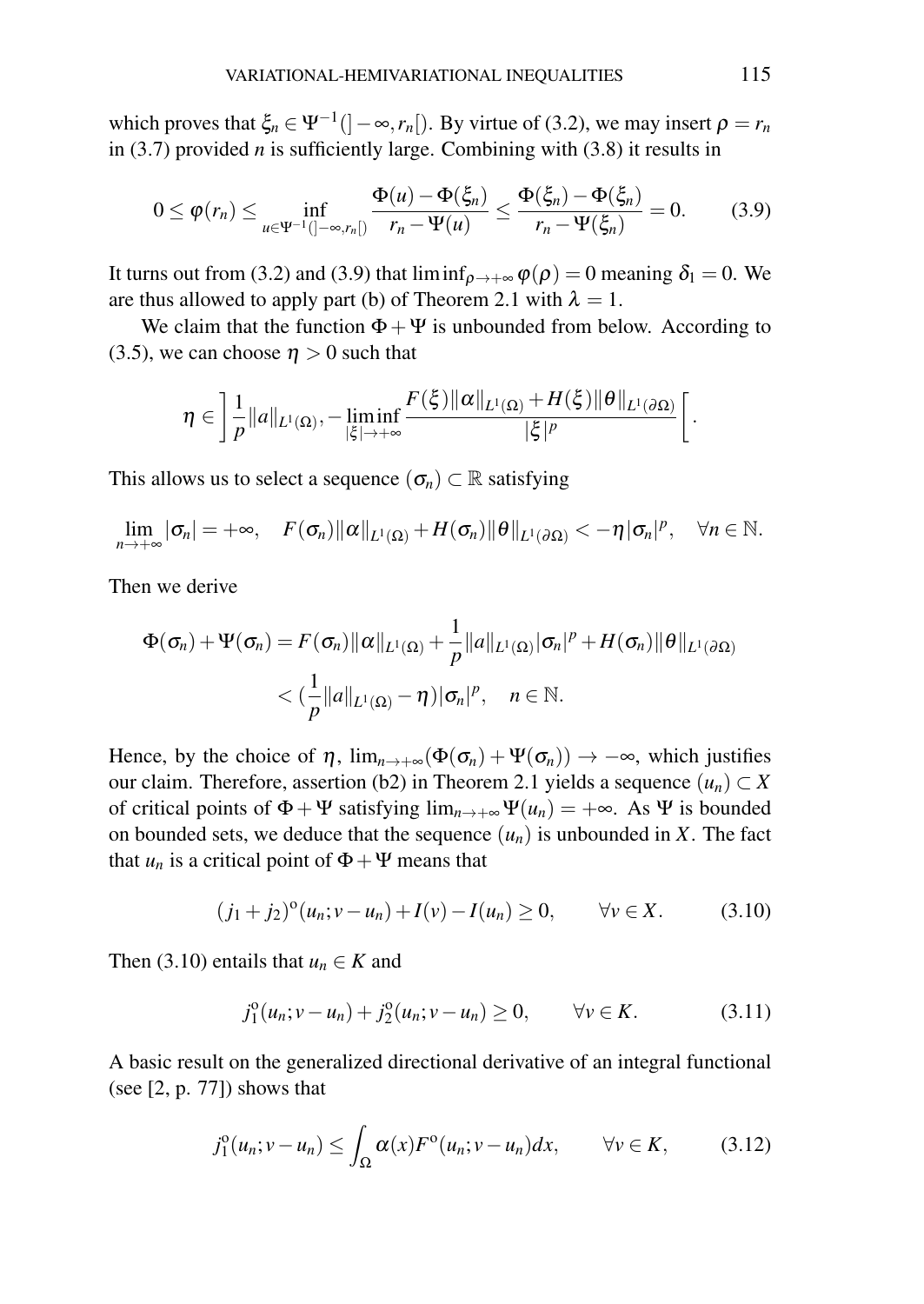and, for all  $v \in K$ ,

$$
j_{2}^{0}(u_{n};v-u_{n}) \leq \int_{\Omega} |\nabla u_{n}|^{p-2} \nabla u_{n} \nabla (v-u_{n}) dx + \int_{\Omega} a |u_{n}|^{p-2} u_{n}(v-u_{n}) dx + \int_{\partial \Omega} \theta H^{0}(\gamma u_{n}; \gamma v - \gamma u_{n}) d\sigma.
$$
\n(3.13)

Combining (3.11), (3.12), and (3.13) leads to

$$
\int_{\Omega} |\nabla u_n|^{p-2} \nabla u_n \nabla (v - u_n) dx + \int_{\Omega} a |u_n|^{p-2} u_n (v - u_n) dx + \int_{\Omega} \alpha F^{\circ}(u_n; v - u_n) dx + \int_{\partial \Omega} \theta H^{\circ}(\gamma u_n; \gamma v - \gamma u_n) d\sigma \ge 0,
$$

for all  $v \in K$ , which completes the proof.

Our second main result is the following theorem. Since its proof can be carried out along the same lines as for Theorem 3.1, we omit it.

Theorem 3.2. *Assume that*

$$
\inf_{\xi\in\mathbb{R}}H(\xi)\geq 0
$$

*and there exist two sequences*  $(r_n) \subset \mathbb{R}_+$  *and*  $(\xi_n) \subset \mathbb{R}$  *such that* 

$$
\lim_{n \to +\infty} r_n = 0,
$$
\n
$$
F(\xi_n) = \inf_{|\xi| \le c(p r_n)^{1/p}} F(\xi), \quad \forall n \in \mathbb{N},
$$
\n
$$
\frac{1}{p} ||a||_{L^1(\Omega)} |\xi_n|^p + H(\xi_n) ||\theta||_{L^1(\partial \Omega)} < r_n, \quad \forall n \in \mathbb{N},
$$
\n
$$
\liminf_{\xi \to 0} \frac{F(\xi) ||\alpha||_{L^1(\Omega)} + H(\xi) ||\theta||_{L^1(\partial \Omega)}}{|\xi|^p} < -\frac{1}{p} ||a||_{L^1(\Omega)}.
$$

*Then problem (1.1) admits a sequence of nontrivial solutions converging to zero.*

## 4. Applications

First, we present an application of Theorem 3.1 with a function *H* which is not zero.

**Theorem 4.1.** *Assume that*  $\alpha \neq 0$  *in* (1.2). Let  $(\xi_n) \subset \mathbb{R}$  be a sequence with  $\lim_{n\to+\infty}\xi_n = +\infty$  *and let*  $F : \mathbb{R} \to \mathbb{R}$  *and*  $H : \mathbb{R} \to \mathbb{R}$ <sub>+</sub> *be locally Lipschitz functions such that for n sufficiently large the following conditions hold:*

$$
\xi_{n-1}^2 < \xi_n; \tag{4.1}
$$

$$
\qquad \qquad \Box
$$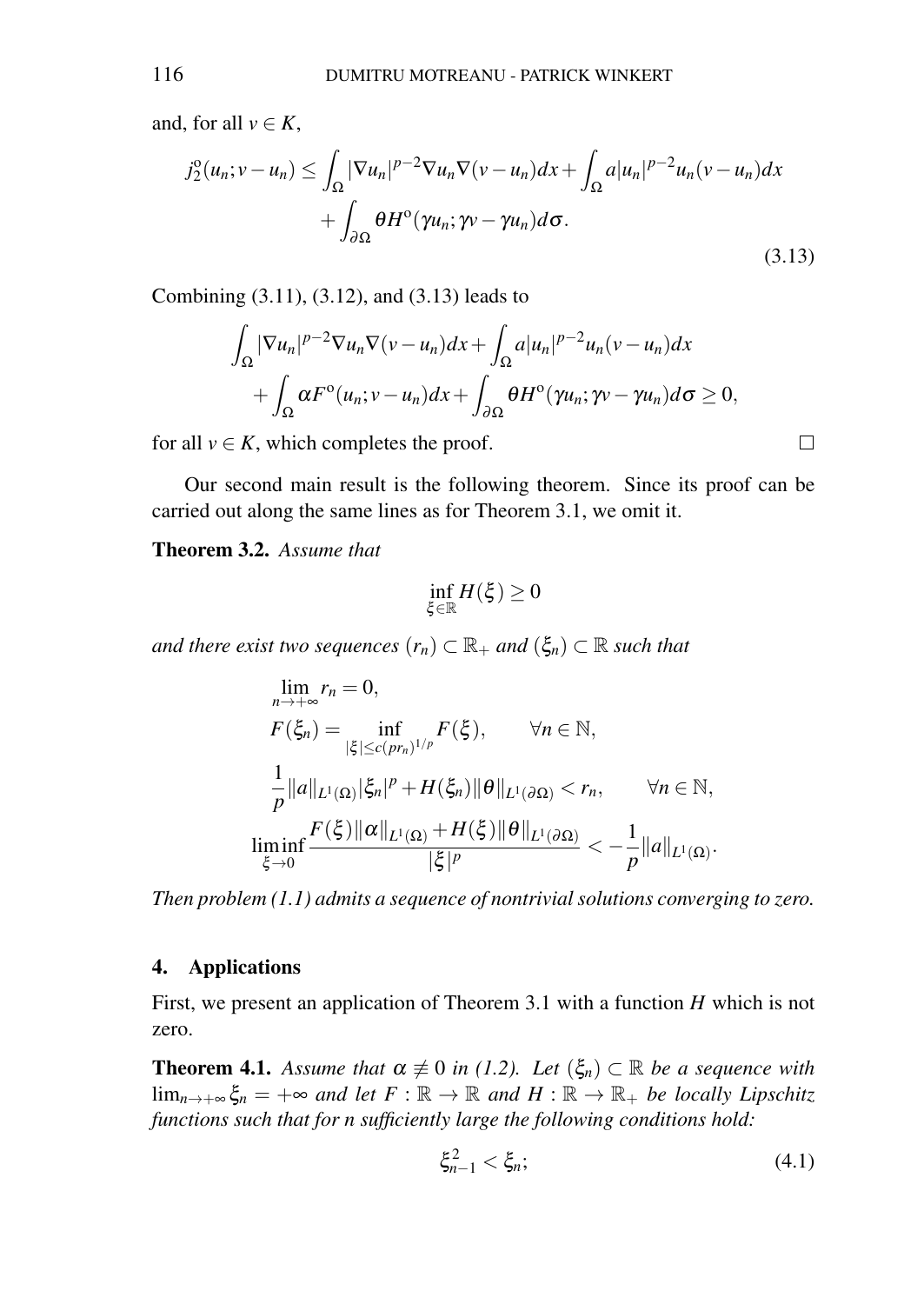$$
F|_{[-\xi_n^2, -\xi_{n-1}^2] \cup [\xi_{n-1}^2, \xi_n^2]} \ge F(\xi_n) = -\frac{\xi_n^{2p}}{p \| \alpha \|_{L^1(\Omega)} c^p};\tag{4.2}
$$

$$
\|\theta\|_{L^1(\partial\Omega)}H(\xi_n) < \frac{1}{p} \left( \frac{1}{c^p} \xi_n^{2p} - \|a\|_{L^1(\Omega)} (1+\varepsilon) |\xi_n|^p \right) \tag{4.3}
$$

*with a constant*  $\epsilon > 0$ . *Then problem* (1.1) possesses an unbounded sequence of *solutions.*

*Proof.* Let us check that Theorem 3.1 applies. Set

$$
r_n = \frac{1}{pc^p} \xi_n^{2p}.
$$
 (4.4)

By (4.4) we see that hypothesis (3.2) is fulfilled. Notice that  $c(pr_n)^{\frac{1}{p}} = \xi_n^2$ . Then, by  $(4.1)$  and  $(4.2)$ , we have

$$
\inf_{|\xi|\leq c(pr_n)^{\frac{1}{p}}}F(\xi)=\inf_{|\xi|\leq \xi_n^2}F(\xi)=\inf_{\xi\in [-\xi_n^2,-\xi_{n-1}^2]\cup [\xi_{n-1}^2,\ \xi_n^2]}F(\xi)=F(\xi_n).
$$

This shows that hypothesis  $(3.3)$  is satisfied. Using  $(4.3)$  and  $(4.4)$ , it follows readily that the inequality required in hypothesis (3.4) is true. Finally, we note that hypothesis (3.5) is also verified because through (4.3) and (4.2) we arrive at

$$
\liminf_{|\xi| \to +\infty} \frac{F(\xi) ||\alpha||_{L^1(\Omega)} + H(\xi) ||\theta||_{L^1(\partial \Omega)}}{|\xi|^p}
$$
\n
$$
\leq \liminf_{n \to +\infty} \frac{F(\xi_n) ||\alpha||_{L^1(\Omega)} + H(\xi_n) ||\theta||_{L^1(\partial \Omega)}}{|\xi_n|^p}
$$
\n
$$
\leq \liminf_{n \to +\infty} \frac{F(\xi_n) ||\alpha||_{L^1(\Omega)} + \frac{1}{p} \left( \frac{1}{c^p} \xi_n^{2p} - ||a||_{L^1(\Omega)} (1+\varepsilon) |\xi_n|^p \right)}{|\xi_n|^p}
$$
\n
$$
= -\frac{||a||_{L^1(\Omega)} (1+\varepsilon)}{p}.
$$

Applying Theorem 3.1 we achieve the desired conclusion.

Now we present an application of Theorem 3.2 involving a function *H* which is not zero.

**Theorem 4.2.** *Assume that*  $\alpha \neq 0$  *in* (1.2). Let  $(\xi_n)$  be a sequence of positive *real numbers with*  $\xi_n \downarrow 0$  *and let*  $F : \mathbb{R} \to \mathbb{R}$  *and*  $H : \mathbb{R} \to \mathbb{R}$ *<sub>+</sub> be locally Lipschitz functions such that for n sufficiently large the following conditions hold:*

$$
\sqrt{\xi_n} < \xi_{n-1};\tag{4.5}
$$

 $\Box$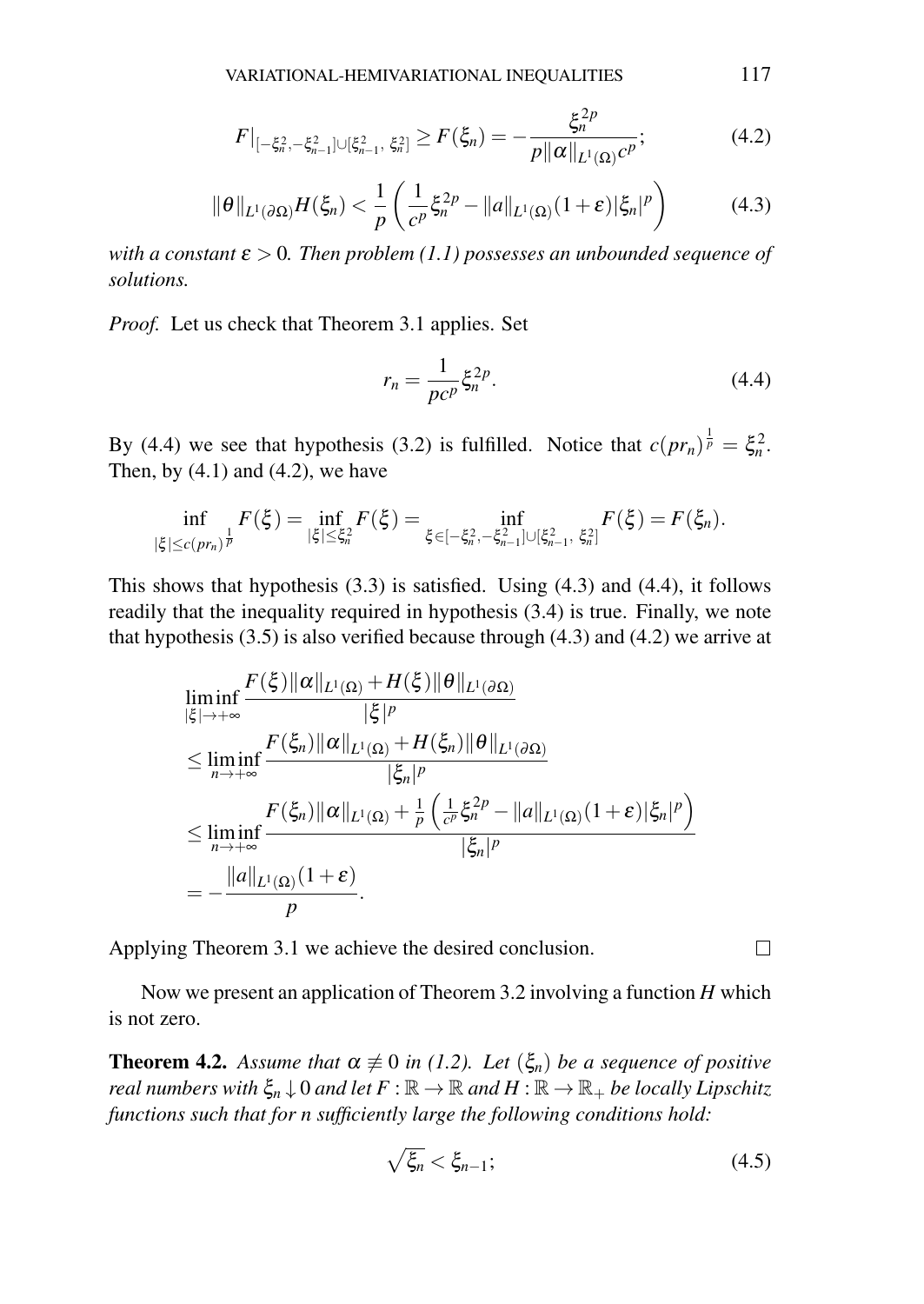$$
F|_{[-\sqrt{\xi_n},-\sqrt{\xi_{n+1}}]\cup[\sqrt{\xi_{n+1}},\sqrt{\xi_n}]} \ge F(\xi_n) = -\frac{\xi_n^{\frac{p}{2}}}{p\|\alpha\|_{L^1(\Omega)}c^p};\tag{4.6}
$$

*p*

$$
\|\theta\|_{L^1(\partial\Omega)}H(\xi_n)<\frac{1}{p}\left(\frac{1}{c^p}\xi_n^{\frac{p}{2}}-\|a\|_{L^1(\Omega)}(1+\varepsilon)\xi_n^p\right) \tag{4.7}
$$

*with a constant*  $\varepsilon > 0$ *. Then problem* (1.1) possesses a sequence of solutions *converging to zero.*

*Proof.* The proof proceeds in the same way as for Theorem 4.1, this time applying Theorem 3.2. To this end, we set

$$
r_n=\frac{1}{pc^p}\xi_n^{\frac{p}{2}}.
$$

By  $(4.5)$  and  $(4.6)$ , we have

$$
\inf_{|\xi|\leq c(pr_n)^{\frac{1}{p}}}F(\xi)=\inf_{[-\sqrt{\xi_n},-\sqrt{\xi_{n+1}}]\cup[\sqrt{\xi_{n+1}},\sqrt{\xi_n}]}F(\xi)=F(\xi_n).
$$

Using  $(4.7)$  and  $(4.6)$  we see that

$$
\liminf_{\xi \to 0} \frac{F(\xi) \|\alpha\|_{L^1(\Omega)} + H(\xi) \|\theta\|_{L^1(\partial \Omega)}}{|\xi|^p}
$$
\n
$$
\leq \liminf_{n \to +\infty} \frac{F(\xi_n) \|\alpha\|_{L^1(\Omega)} + H(\xi_n) \|\theta\|_{L^1(\partial \Omega)}}{|\xi_n|^p}
$$
\n
$$
\leq \liminf_{n \to +\infty} \frac{F(\xi_n) \|\alpha\|_{L^1(\Omega)} + \frac{1}{p} \left(\frac{1}{c^p} \xi_n^{\frac{p}{2}} - \|a\|_{L^1(\Omega)} (1 + \varepsilon) |\xi_n|^p\right)}{|\xi_n|^p}
$$
\n
$$
= -\frac{\|a\|_{L^1(\Omega)} (1 + \varepsilon)}{p}.
$$

We may apply Theorem 3.2, which completes the proof.

 $\Box$ 

#### 5. Acknowledgement

The authors are grateful to the referee for the careful reading and helpful comments.